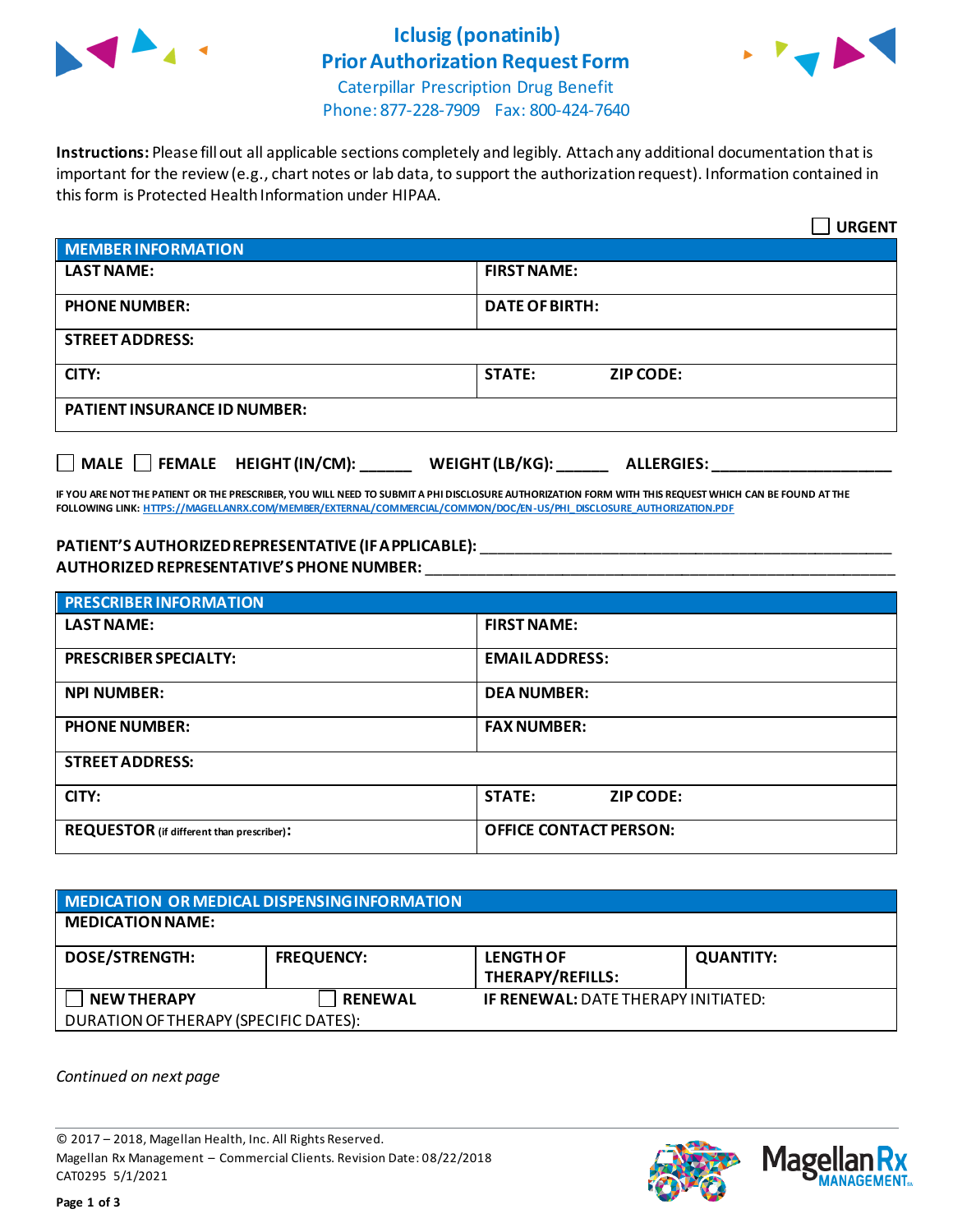

# **Iclusig (ponatinib) Prior Authorization Request Form**



Caterpillar Prescription Drug Benefit Phone: 877-228-7909 Fax: 800-424-7640

| MEMBER'S LAST NAME: __________________________________                                                                                                                                                                                                  | MEMBER'S FIRST NAME:                                                                                             |                                                       |  |
|---------------------------------------------------------------------------------------------------------------------------------------------------------------------------------------------------------------------------------------------------------|------------------------------------------------------------------------------------------------------------------|-------------------------------------------------------|--|
| 1. HAS THE PATIENT TRIED ANY OTHER MEDICATIONS FOR THIS CONDITION?   YES (if yes, complete below)<br><b>NO</b>                                                                                                                                          |                                                                                                                  |                                                       |  |
| <b>MEDICATION/THERAPY (SPECIFY</b><br>DRUG NAME AND DOSAGE):                                                                                                                                                                                            | <b>DURATION OF THERAPY (SPECIFY</b><br>DATES):                                                                   | <b>RESPONSE/REASON FOR</b><br><b>FAILURE/ALLERGY:</b> |  |
| <b>2. LIST DIAGNOSES:</b>                                                                                                                                                                                                                               |                                                                                                                  | <b>ICD-10:</b>                                        |  |
| □ Chronic Myeloid Leukemia(CML)<br>□ Acute Lymphoblastic Leukemia(ALL)<br>□ Other diagnosis: ___________________ICD-10___________________________________                                                                                               | 3. REQUIRED CLINICAL INFORMATION: PLEASE PROVIDE ALL RELEVANT CLINICAL INFORMATION TO SUPPORT A                  |                                                       |  |
| PRIOR AUTHORIZATION.                                                                                                                                                                                                                                    |                                                                                                                  |                                                       |  |
| <b>Clinical Information:</b><br>Is this drug being prescribed to this patient as part of a treatment regimen specified within a sponsored clinical<br>trial? $\square$ Yes $\square$ No                                                                 |                                                                                                                  |                                                       |  |
| Has patient had a previous trial of Gleevec (imatinib)? $\Box$ Yes $\Box$ No Please provide dates of treatment.                                                                                                                                         |                                                                                                                  |                                                       |  |
| Has patient had a previous trial of Sprycel(dasatinib)? $\Box$ Yes $\Box$ No Please provide dates of treatment.                                                                                                                                         |                                                                                                                  |                                                       |  |
| Has patient had a previous trial of Tasigna (nilotinib)? $\Box$ Yes $\Box$ No Please provide dates of treatment.                                                                                                                                        |                                                                                                                  |                                                       |  |
| Has patient had a previous trial of Bosulif(bosutinib)? $\Box$ Yes $\Box$ No Please provide dates of treatment.                                                                                                                                         |                                                                                                                  |                                                       |  |
| Does patient have Philadelphia chromosome positive ALL(Ph+ALL)? □ Yes □ No Please submit chart<br>documentation.                                                                                                                                        |                                                                                                                  |                                                       |  |
| Does patient have diagnosis of T315I-positive CML (chronic phase, accelerated phase, or blast phase) or T315I-<br>positive Ph+ALL? $\Box$ Yes $\Box$ No Please submit a tumor genetics analysis report documenting the presence of a T315I<br>mutation. |                                                                                                                  |                                                       |  |
| physician feels is important to this review?                                                                                                                                                                                                            | Are there any other comments, diagnoses, symptoms, medications tried or failed, and/or any other information the |                                                       |  |
|                                                                                                                                                                                                                                                         |                                                                                                                  |                                                       |  |
| information is received.                                                                                                                                                                                                                                | Please note: Not all drugs/diagnosis are covered on all plans. This request may be denied unless all required    |                                                       |  |
|                                                                                                                                                                                                                                                         |                                                                                                                  |                                                       |  |

© 2017 – 2018, Magellan Health, Inc. All Rights Reserved. Magellan Rx Management – Commercial Clients. Revision Date: 08/22/2018 CAT0295 5/1/2021